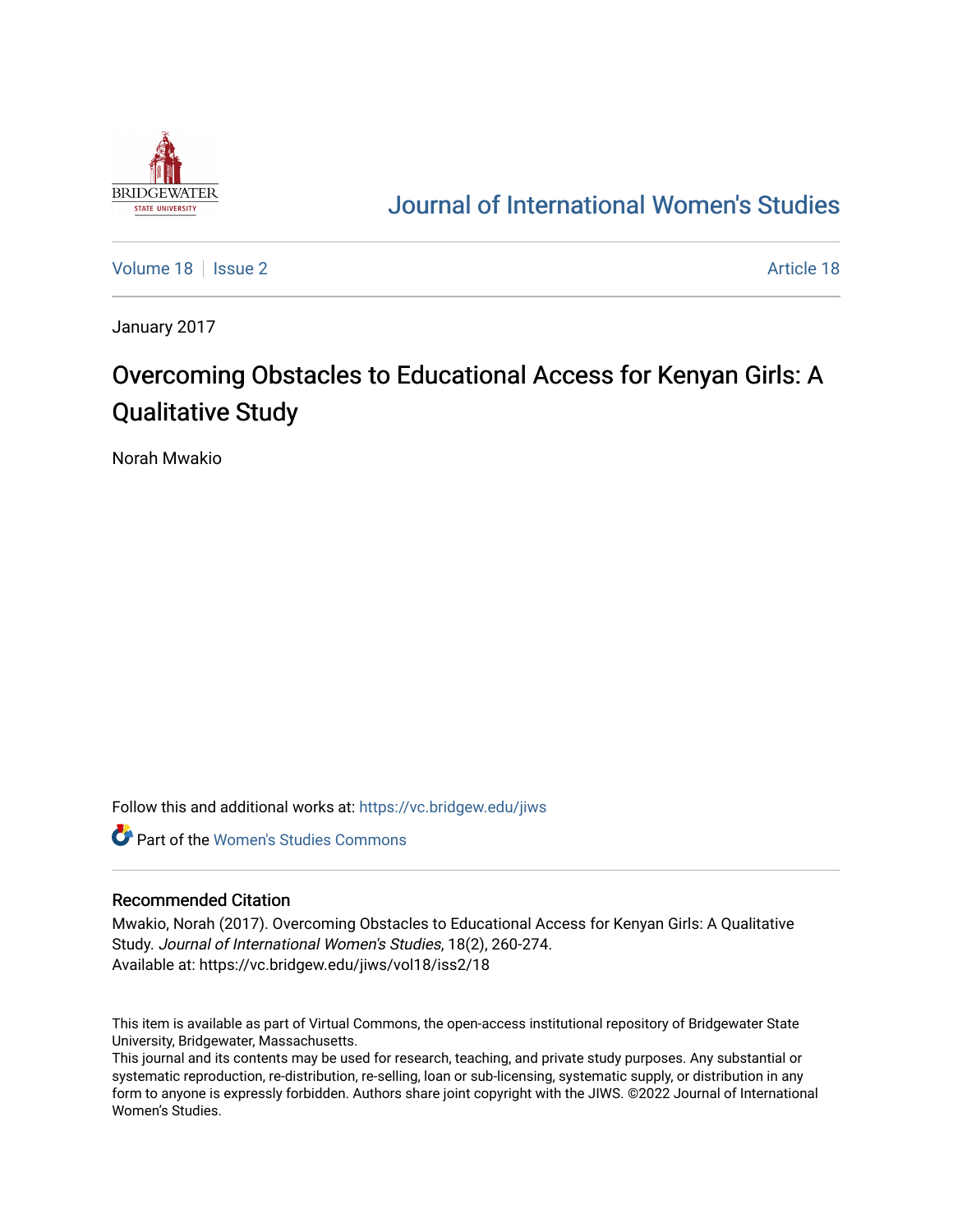#### Mwakio: Overcoming Obstacles to Educational Access for Kenyan Girls

This journal and its contents may be used for research, teaching and private study purposes. Any substantial or systematic reproduction, re-distribution, re-selling, loan or sub-licensing, systematic supply or distribution in any form to anyone is expressly forbidden. ©2017 Journal of International Women's Studies.

# **Overcoming Obstacles to Educational Access for Kenyan Girls: A Qualitative Study**

#### **By Norah Mwaik[o1](#page-1-0)**

#### **Abstract**

Despite the Millennium Development Goals of the United Nations Millennium Project, having its third goal as promoting gender equality and empowering women, and even with all new progress in equality, Kenya is still lagging behind when comparing the educational opportunities of boys and girls. In most cases where cultural beliefs are involved, the girl-child falls victim to violation of her rights, including her rights to education and freedom of expression. Many girls are forced into early marriages, experience Female Genital Mutilation (FGM) and sexual exploitation, among many other concerns and at some point they all lead to her inability to achieve her education. The purpose of the study was geared towards exploring the socio-cultural and economic factors and activities that hinder girls from accessing education in Kenya and toward overcoming the obstacles. The research was conducted in Taita Taveta, Nairobi, Kwale and Samburu Counties in Kenya, in different areas within these counties. The study employed qualitative data collection and purposeful Sampling was used to select individuals and sites, involving 72 participants' i.e. students, teachers and principals, community leaders, Government officials and parents. Sampling occurred through a combination of two strategies including snowball and homogenous sampling methods from the various study locations. Focus group interviews, one-on-one interviews were conducted, and students filled out questionnaires. Data was then transcribed following the participants' responses. The findings indicate that socio-cultural and economic factors contributed to girls being out of school especially in Samburu and Maasai communities where cultural practices including FGM, early forced marriages, among many others were persistent. Another factor was poverty which participants mentioned affected their education because of high dropout rates to find jobs to sustain their needs. The majority of the participants desired more women's empowerment programs in and out of school.

*Keywords:* Kenyan girls, girls' educational access, educational inequality

*List of Abbreviations:* 

 $\overline{\phantom{a}}$ 

**AIDS** Acquired Immune Deficiency Syndrome **ASAL** Arid and Semi-Arid Lands **D.E.O** District Education Officer **EFA** Education for All

1

<span id="page-1-0"></span><sup>&</sup>lt;sup>1</sup> Norah Chao Mwakio is a Residential Instructor at Boston Higashi School of Autism. She previously worked as an Emotional Impairment Support staff member, with Wediko Children Services in Boston. She graduated from University of Nairobi with a Bachelor's in Education (ARTS) in 2013. In 2014, she joined Bridgewater State University and pursued her Master's in Education. During this period, she was awarded a scholarship by the *Journal of International Women's Studies* to conduct her research on Girls Education in Kenya. Despite her major of study, she has diversified her educational experience in different fields. She has a passion to work with children from diverse backgrounds with or without disabilities. She gets a feeling of accomplishment when she changes lives. She is looking forward to doing more with her research and hoping to inspire a good number of girls in her home country.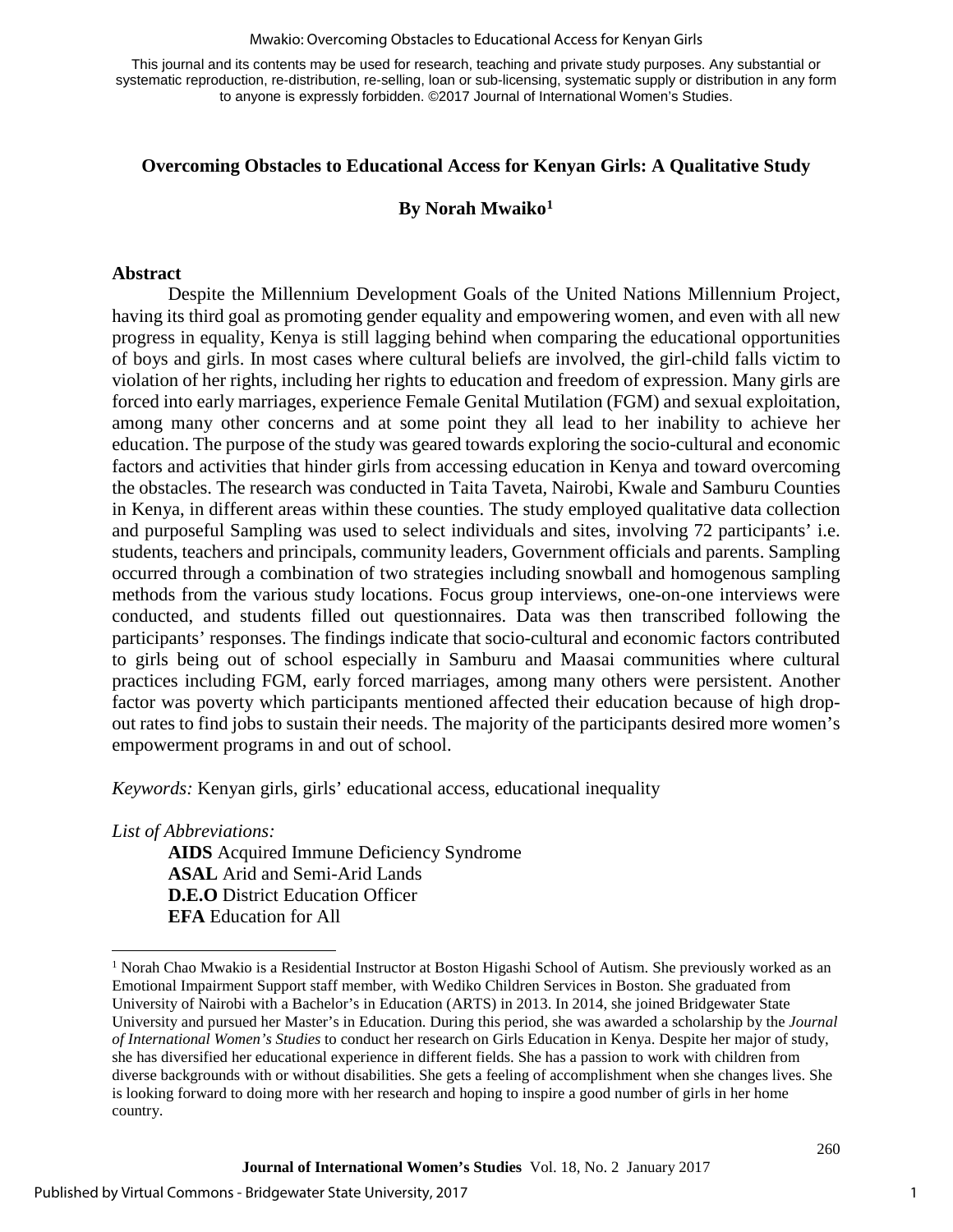**FGM** Female Genital Mutilation **HIV** Human Immune Virus **MDG** Millennium Development Goals **MOE** Ministry of Education **NGOs** Non-Governmental Organizations **UNESCO** United Nations Environmental Scientific and Cultural **Organization UNICEF** United Nations Children's Fund **UNO** United Nations Organization

# **Background to the Study: My Story**

Despite multiple policy initiatives, and notwithstanding repeated promises of "education for all," significant inequalities in educational attainment persist across Kenya's citizens (Kramon, E. et al. 2012). Growing up in Kenya as a girl has given me many reasons to pursue research on the girl child and education. Kenya is made up of 42 tribes, with significant cultural variation including family organization and language. There is significant variation with respect to world view and self-perceptions among girls, impacted by family and cultural variables. For example, I grew up in a village and where we used to go to church, and there was always a row for men where women could not sit and vice versa. As I grew up, I would never sit in the so called "men's row". These kinds of divisions greatly influenced the perspectives of many of us about life in these different communities in Kenya, and while I give this example as just a minor one, we have additional cultural taboos that separate the two genders in terms of roles, education and power. My perception about life has been influenced positively by how I was brought up and the community around me since I was little. After coming out of my village and having a taste of the city, and meeting different people from many tribes I became aware of the many differences. We all did things differently, and this is when I realized how important it is to sometimes just get out of your comfort zone and see what life looks like from other perspectives. I went to the University of Nairobi, and during my four years of study, I had a great opportunity to meet different people with both positive and negative life experiences. but I learnt a lot from all these. I had friends from the Maasai and Samburu communities and their life experiences really inspired me. They were at the University against their parents' wishes. Their parents never felt the importance of them going to school; rather, they wanted them to get married and, at the time the young women decided to pursue their educations, they had already found a man for them. My curiosity about these cultures is also what shaped my interest in carrying out this study.

Since education is a key factor in determining development trends, national governments have embraced the idea of equal education for all as a matter of priority. Even as nations continue to grapple with the need to provide equal education for all, it is important to understand that their struggles are located within broader historical and cultural contexts that explain discrepancies in the development of women's education relative to men's. Of great relevance is the development of education from traditional contexts, through the era of missionaries in the colonial period, to the post-colonial period whereby the construction of gender, gender identities and relations based on patriarchal ideologies, has resulted in fewer women and girls benefiting from education (Sifuna 2014). Kenya being a patriarchal country, there are various places where only the men can decide what is right for members of their particular families. This is one of the stories from one of my participants that could relate to this claim. She explains to me why she dropped out of school:

2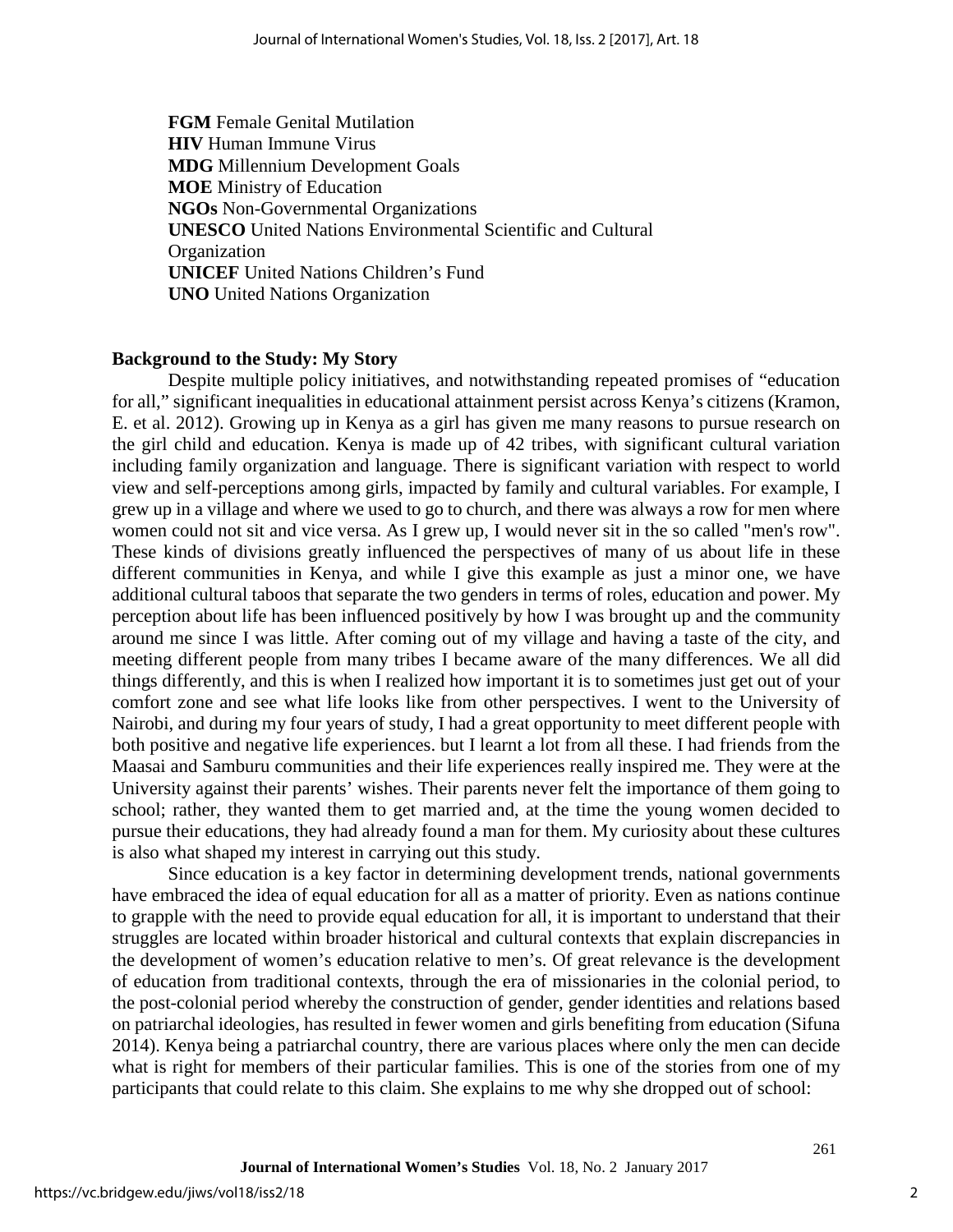I dropped out of school when I was an eighth grader for two reasons that I can say have affected my decisions today—it was not out of my will but unwillingly because my father wanted me to get married to a certain man in my village whose father joked about giving my father herds of cattle if only he let his son marry me. A joke as it sounded turned my whole life miserable, first dropping out of school and secondly getting married off to someone I didn't even like, well that happens with organized marriages, most of the times it's always what you don't like. In my community, the number of livestock determines how wealthy you are and for that reason you gain a higher status in the community, so my dad couldn't let this slip out of his hands. He secretly arranged for this marriage and after my first term of my 8th grade he asked me to drop out of school because it was getting expensive and he couldn't afford to pay school fees for both of us, and so I had to give up my chance, for my elder brother who was then in 10th grade to complete his secondary education. Then I would join afterwards. Well he's the head of the house and my mother cannot change what my dad said because she is a housewife and depends on my dad to do everything for her. So after about two months of staying home with no school the story of me getting married pops up, and when this happened, usually you cannot say no.

This decision was final because her father was responsible for paying her fees so her mother was unable to object.

Feminist studies aim to expose and eliminate sex differences in education rendering education blind to gender and replacing sex roles with androgyny. This is because "sex-appropriate roles" are stereotypes and "sex role socialization" is discriminative. That is why, in our societies, there is a general misplaced perception that girls have to be socialized to be wives, homemakers, dependents, and secretaries, while boys are to be husbands, breadwinners, defenders and pilots. Thus, the argument goes that the boy has to be exposed to a different 'curriculum' than the girl. It is this kind of argument that postulates that you do not need a degree in engineering or medicine to be a good wife. Such thinking has percolated into the curriculum, textbooks and teachinglearning approaches in schools and universities (Sifuna 2014). These are things that are still happening: people tend to get shocked when a girl is majoring in Computer Science for instance, and questions about how they ended up in that major. I myself held such beliefs, stemming from socialization and the games parents encourage children to play, mimicking future gender roles.

#### **Research location and participant demographics**

The research was carried out in Taita-Taveta County, Kwale county, Samburu county and part of Nairobi County. Apart from Nairobi count where I collected data from the Kibera slums, there were three tribes which I worked closely with: the Taita, Samburu and the Maasai. In the slums, there was a mix of all these groups. The Kibera slum is one of the largest slums in sub-Saharan Africa with lots of different tribes and very many challenges that have affected girls in particular. During my interactions with most of the girls from the Sarangombe village in Kibera, I learned that most of the girls are out of school due to lack of school fees. In the homesteads I visited, parents were drug addicts so that maintaining the family was a problem. The HIV/AIDS pandemic is part of the problem, where girls had to drop out of school to take care of their ailing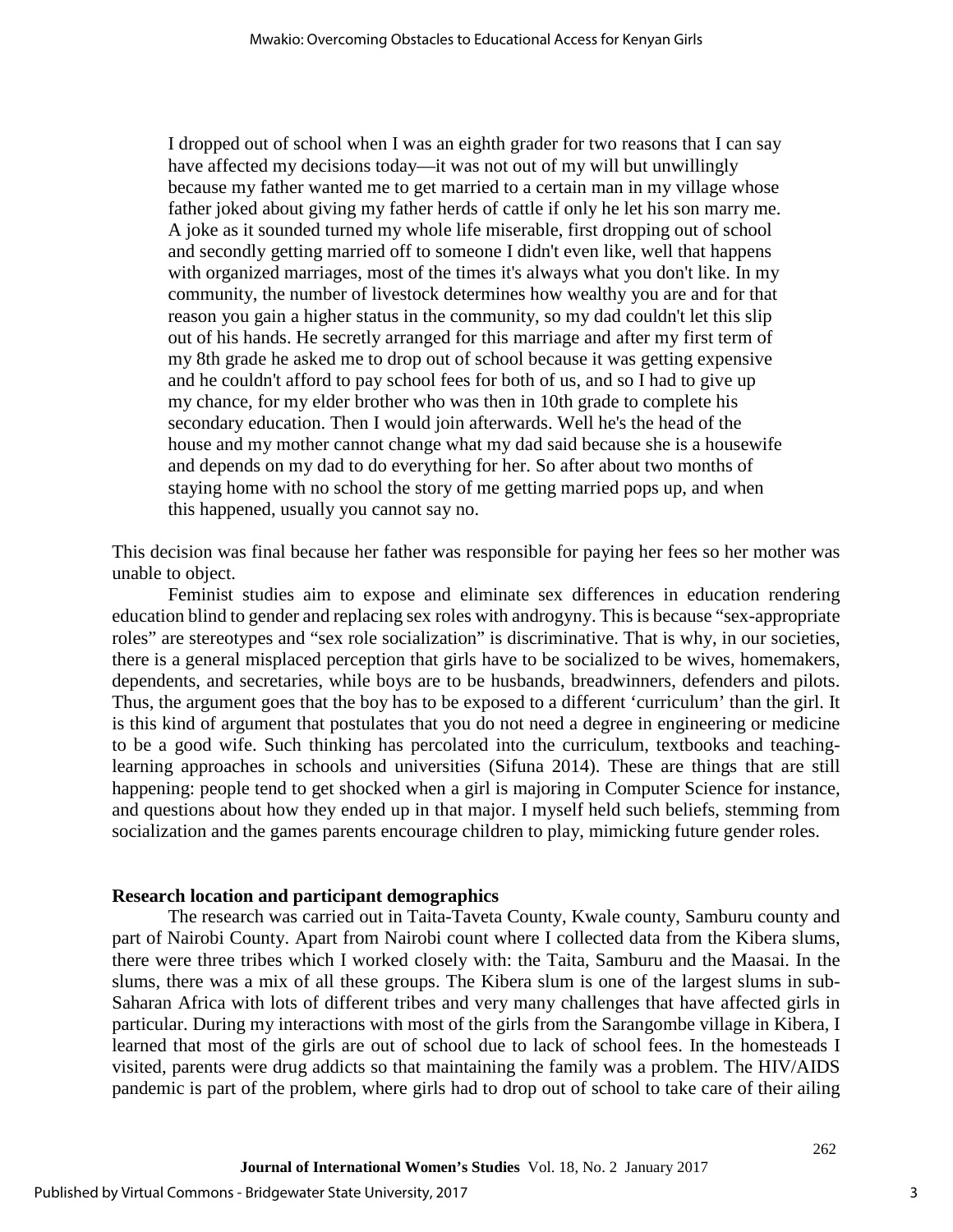parents. There were also issues of sexual violence where girls are abused by their relatives. With all these issues in hand, the research was focused on identifying the social-cultural and economic activities that hindered access to education by the girls and how to overcome the obstacles they faced in the above mentioned counties.

As part of the Strategic Plan of the Kenyan Government (2013-2017) by the Kenya National Bureau of Statistics to promote equity and gender equality in education programs, a reentry policy was enforced to address dropout cases of young mothers who conceived while in school. In addition, a sanitary towels program was introduced during the previous strategic planning period to enhance girls' participation in the learning process. A total of KES 1.03 billion was awarded to students in 210 constituencies in 2013 up from KES 500m in 2011-2012 financial years. A total of KES 50m has been sent to 156 schools in 210 constituencies in 2013 as Pockets of Poverty Grants. The bursary schemes are meant for the vulnerable groups including girls and children from poor families. Even after all these measures being put in place, in these regions where the research was carried out, it seemed to me that the communities were yet to benefit from these programs. Thus, I explore below those factors that lead girls to drop out of school, to low female enrolment in the first place, as well as poor performance by girls who were enrolled.

#### **The Importance of Education and Factors limiting Girls' Access**

Kenya has always placed education as a priority at all levels, promoting it as a key indicator for social and economic development. In 1963, the country gained independence and a commission was set up to make changes in the formal educational system. The focus of the commission was to build a national identity and to unify the different ethnicities through subjects in school such as history and civics, and civic education for the masses (Kinuthia, 2009). The education system in Kenya maintains the 8-4-4 system which was launched in 1985 and is still effective to date. It was designed to provide eight years of primary education, four years of secondary, and four years of university education. According to Kinuthia (2009), emphasis was placed on Mathematics, English, and vocational subjects. The focus on vocational education was aimed at preparing students who would not continue on with secondary education, those who would be self-employed, and those who would be seeking employment in the non-formal sector. I witnessed the importance of vocational education during my field studies when I met boys and girls who dropped out of primary school, but who were nonetheless earning a living. Some had invested in agriculture, others had painting jobs and some worked in small businesses. The reasons as to why they dropped out or rather didn't proceed to secondary level varied greatly.

# *Socio-cultural Factors*

 Research indicates that socio-cultural factors tend to affect the girl-child's access to education more than other factors (Graham Brown, 1991). In the pastoral communities for instance, cultures accommodate customary values and laws that the community lives perpetuating social reproduction. However, certain rituals practiced in the community, strictly adhered to, are major obstacles for girls in accessing education.

# *Female Genital Mutilation (FGM)*

This is recognized internationally as a violation of the rights of girls and women (UN, 2007). The practice reflects deep-rooted inequality between men and women and constitutes discrimination against women (Wito, 2011). According to the Maasai and Samburu communities,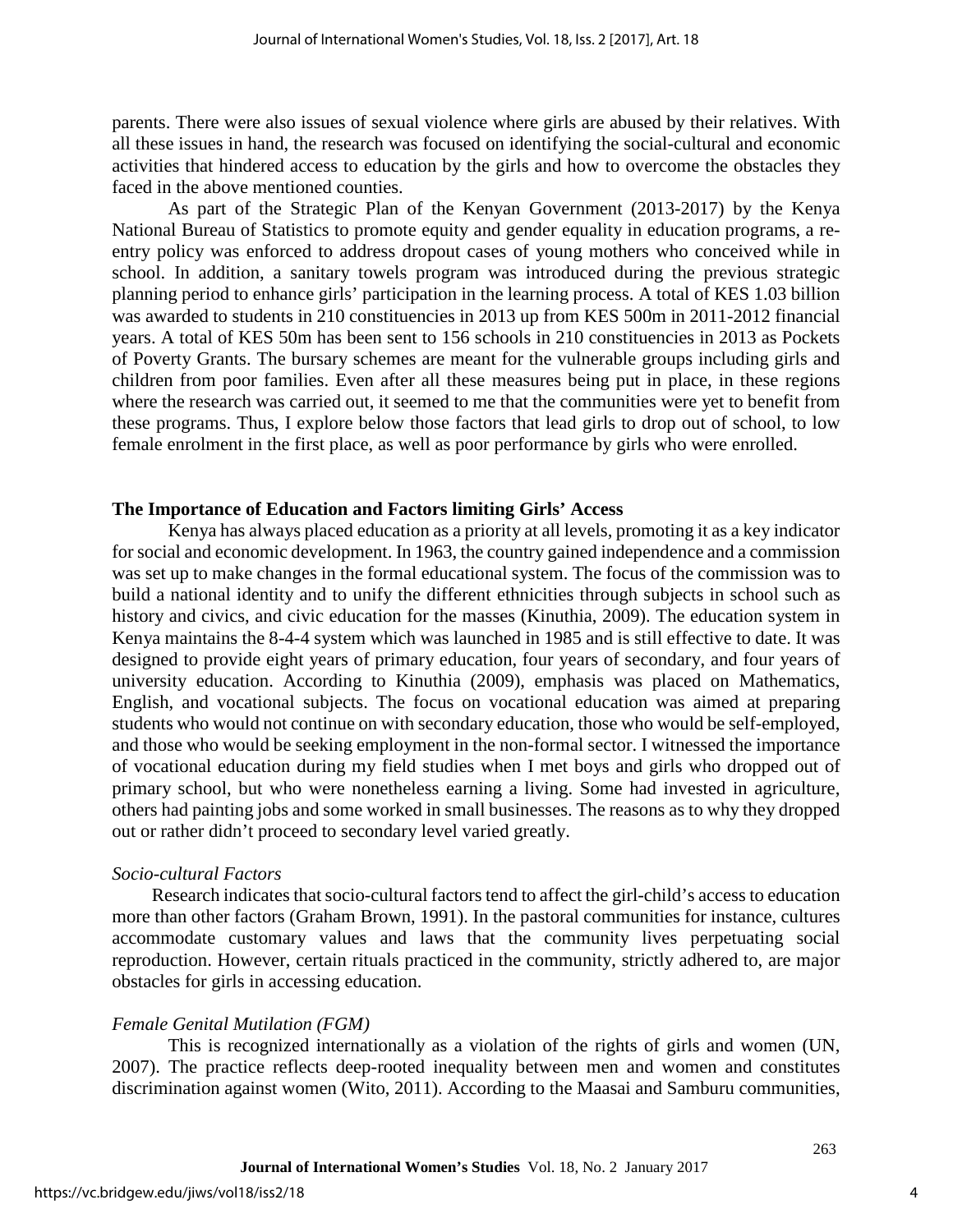it is considered an important rite that marks the transitional stage from childhood to adulthood. The seriousness of FGM as child abuse to girls is portrayed in the following statement:

The impact of all types of FGM on girls and women is wide ranging and the practice comprises the enjoyment of human rights including the right to life, right to physical integrity, right to highest attainable standard of health including maturity, reproductive and sexual health as well as the right to freedom from physical to mental violence injury or abuse. The practice is also a violation of the rights of the child to development, protection and participation" (UNICEF 2005; 15)

UNICEF (2006: 57) suggests the following key essentials that can help in the abandonment of this practice including: increasing awareness of human rights and empowerment of girls and creating an environment that enables the change required.

# *Early Marriages*

Early marriage, refers to marriage or cohabitation with a child or any arrangement made for cohabitation (NCCS, 2007: 15). This practice affects girls' education in numerous ways. It exposes girls to trauma that makes it difficult for her to study well. The National Council of Children's Services (NCCS, 2007), reveals reasons for early marriage as preservation of virginity, control of promiscuity, and for economic reasons such as acquiring bride price. I think with this kind of thinking it makes it hard for girls to access education, especially in communities where these goals shape peoples' perceptions of girls. This mentality makes it difficult for girls to access education, since they are viewed as being owned by their husbands, are removed from their families and face physical ailments through associated mutilation practices. There is also a lack of female mentors to help guide these girls on alternatives. The government should sensitive these communities about gender violation of the girl child rights through print and electronic media. The law enforcement agencies such as the police and provincial administration should be trained to investigate and enforce law where early marriage has taken place. NGO's and CBO's and local administration should play a role of educating the conservative communities of the dangers of marrying off children.

UNICEF (2010) asserts that early marriages deny girls the right to their education. Female students are too frequently victims of turbulent circumstances that lead them to either drop out of school or perform low quality academic work. When girls are sexually coerced, have unwanted pregnancy and early marriages their academic performance suffers and forces them to drop out of school (Yara, 2010, Bunch 2005). Moreover, stereotypic gender role disposition is among the major cultural factors that lead to girls' underperformance and negatively influences girl student academic achievement. While at home girls say that they are given so much work to do while boys simply loiter about.

# *Socio-Economic Factors*

The major economic factor identified was poverty. According to Ombati et al (2012), poverty is the single largest factor that causes disparities in education. He explains that poverty is pervasive across the sub-Saharan African region where a significant percentage of the population live on less than \$1 per day. A strong association between poverty and gender inequalities in education has been established. In most cases this has led to gender favoritism about whom to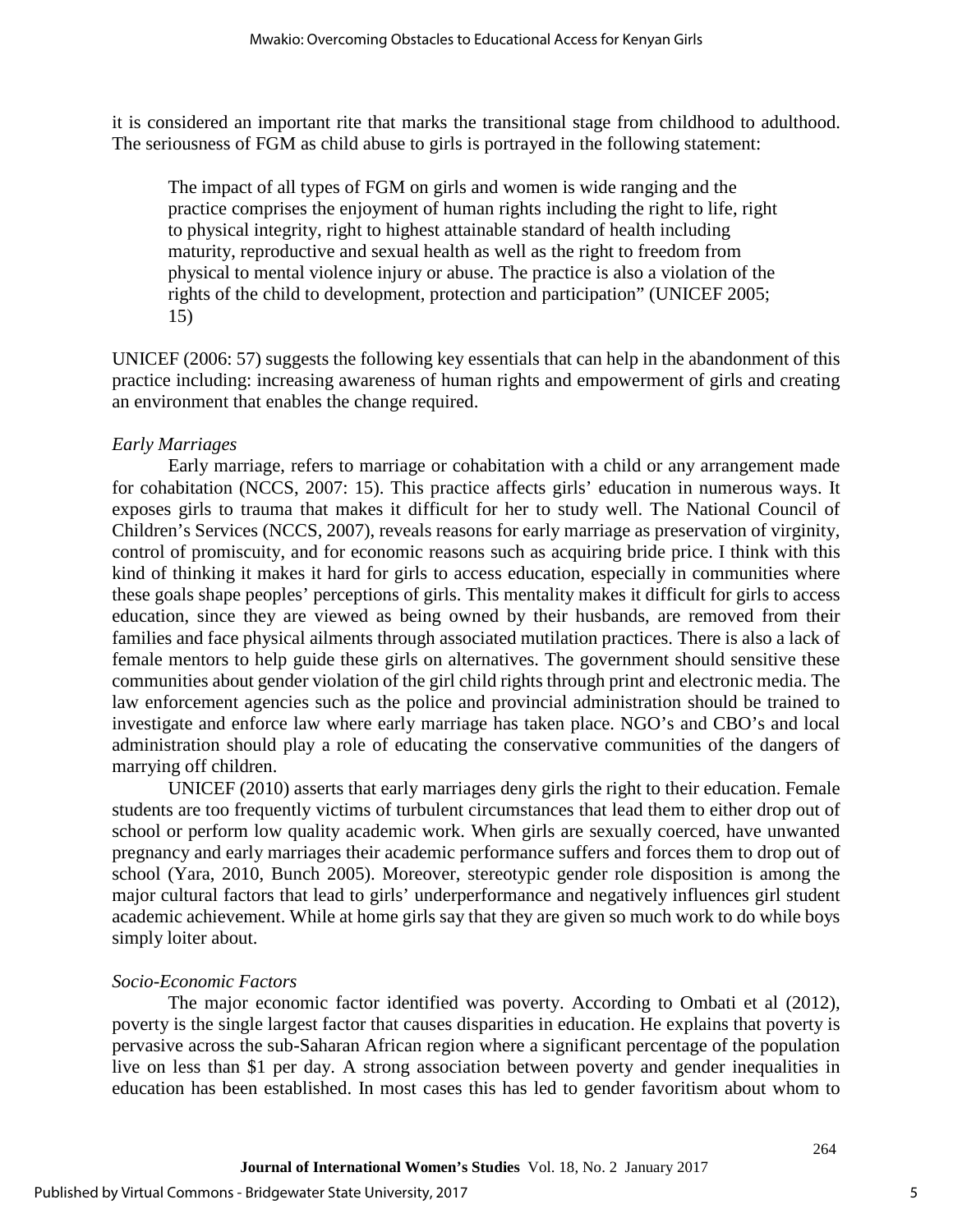educate because of limited resources. This relates to what some of my participants in the Maasai and Samburu communities explained as they have fallen victims of this process. In most cases where the family faces financial constraints, parents preferred educating the boys as they tended to believe that educating the girl child is expensive as she requires more than just books, uniforms and some personal items like sanitary towels. Moreover, many parents believe a girl will at some be married and will leave the family; therefore, her education would not benefit her family of orientation.

The Kibera slum is an example of such areas where pupils' access to education is still remains a mirage as compounded by several socio-economic factors (Andrew et al, 2014). My field experience introduced me to many children who had dropped out of school for various reasons, poverty high among them, impacting housing. The slum is crowded and studying conditions are not favorable due to the lack of electrical lighting, tables and chairs. With no physical supports, students lose encouragement to continue their education. Poverty has also led to child labor as children seek to help support their families. As a result, many school age girls are employed as house girls and babysitters in both urban and rural areas in order to meet their own and their parent's economic needs (Ouma 2013). I came across a good number of girls who are not in school because they had to gain employment to help generate income for the family. Some were still in school but others complained of how they left school early or did not attend at all so that they could find the hourly jobs famously known as *vibarua* in Swahili, so as they can at least get money to buy their basic needs like sanitary towels and toiletries among other basics. And because of poverty, most girls I spoke with explained that girls often got involved in prostitution. Some of my participants pointed out that their friends are engaging in prostitution for a living.

Cases of sexual violence were also reported as a reason for girls not being in school. In Kibera girls face regular sexual harassment from neighbors and family members, lowering their self-esteem, and creating a general atmosphere of fear. In rural areas there are other factors contributing to sexual violence: in a Maasai village in Kwale County, children had to walk long distances to get to school making it risky for the girls as they could meet strangers and get raped on their way to school or home. I had to a chance to interact with a victim of sexual violence by a family member in Taita County who was rescued and brought to the Mwatate children's Home. She lived with her parents but when her dad passed away, due to the conditions at home and her mother's unemployment, she and her siblings moved to live with her uncle who decided to pay for her education. He began to ask her for sex and when she said no, he raped her and kicked her out of his house. She had to discontinue school. Fortunately, she met a well-wisher who rescued her and took her to the children's home.

#### **Research Methodology**

The study involved a total of 72 participants who included students, teachers and principals, community leaders, Government officials and parents from the different study locations. The participants were sampled through a combination of two sampling strategies that included snowballing and homogenous sampling methods from the different study locations involved. Within a shortened three-week time frame due to lack of funding, I was nonetheless able to accomplish the interviews in these different counties. Focus group and one-on-one interviews were conducted and students filled out questionnaires. One-on-one interviews were conducted with students based on their background and life experiences related to this issue and community leaders, parents and government officials. Focus group interviews provided information about a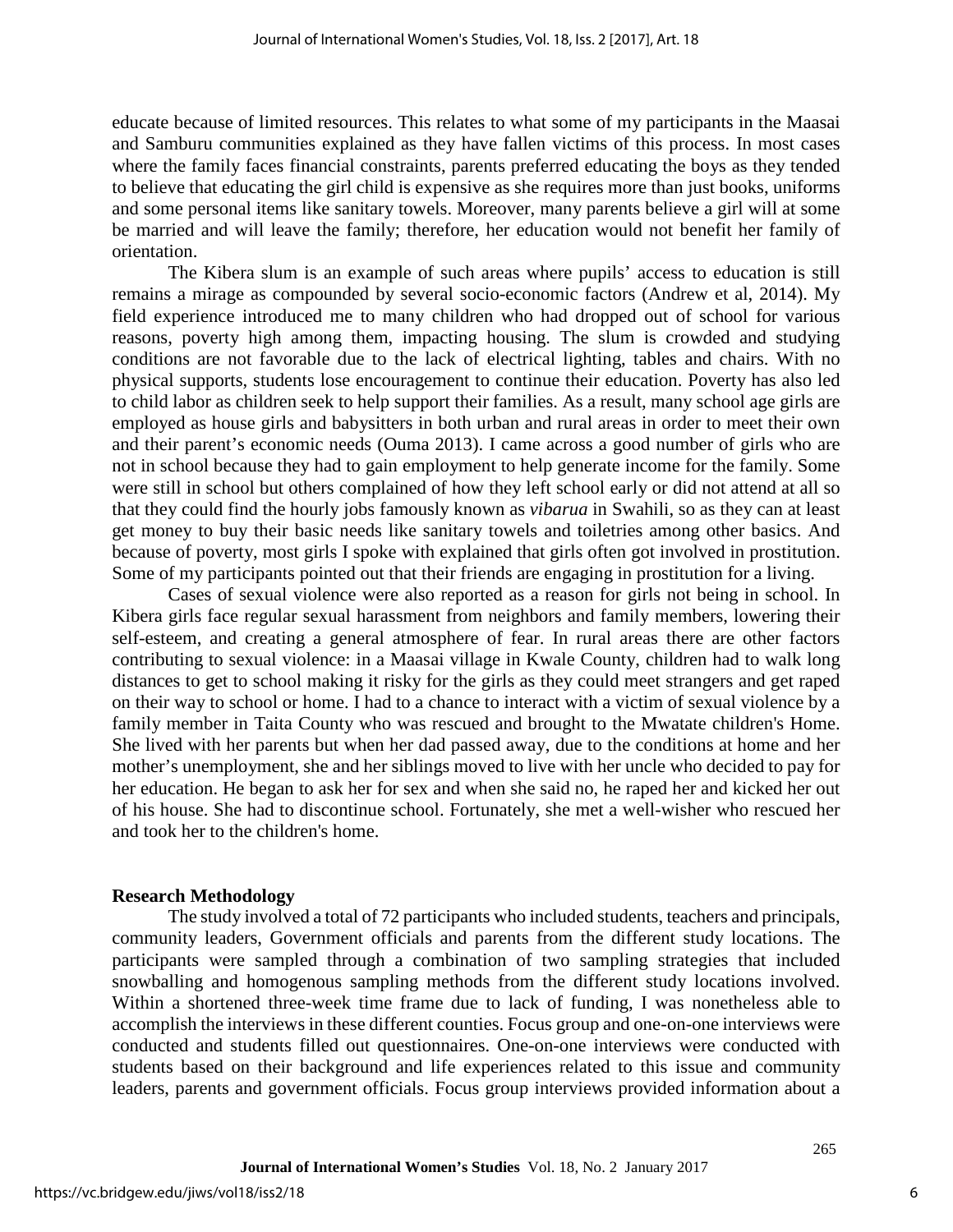range of ideas and feelings that individuals have about the above discussed issues—gender role divisions, FGM, sexual violence, early marriage, as well as illuminating the differences in perspective between groups of individuals (Rabiee 2004).

The interviews varied in duration, as some participants were more eager to share information and knowledge. The questionnaires had both open and close-ended questions (Creswell 2012). The Questionnaires and the interview questions are available in the appendices.

# **Case Studies: Participants Participant 1: Kibera Slums, Nairobi County**

"*I was born and raised in the Sarang'ombe village here in Kibera slums. To anyone who has an idea of Kibera slums understands the kind of life here. Growing up here is something I would not want for my kids because of too much pressure that we find ourselves subjected to. It's here in this slum that everything happens, drugs, sexual violence too much peer pressure and it's upon we the youths especially to choose what's best for us, but in most cases that doesn't happen. The reason is lack of role models. I'm the third born girl in a family of six, and currently am in form one. My elder brother and sister both dropped out of school in class eight and form one respectively. My brother decided to drop out after my parents struggling to pay his school fees and most of the time he was out of school due to lack of school fees. My sister was pregnant and had to stay out of school too. Throughout their school years I cannot count the amount of times they have stayed home because of lack of school fees. Well this wasn't a discouragement for me, because I value education despite coming from a poor background, am still in school with the hope that, as much as I work hard, I believe I will be able to find scholarships that will help me pursue my education. The reason I am saying this is because, I had a friend who only lived with her mum and they were not well off, because her mum owned a small groceries kiosk as form of earning a living and currently she is in the University as she secured a scholarship from the government. I believe education will help me change my family situation in far better way, because I look at my elders and I feel like, if only they had the education, they would have changed my family situation because they would get better paying jobs but now it's hard for them to get those jobs because they have no qualifications. What I would advise my fellow colleagues who have currently lost hope in accessing education that, It really doesn't matter where you are, or what your background looks like rather if you work hard in school and get better grades, we can all reach to the top levels as scholarships are available only if you choose to work hard and excel"* 

The above participant believes that education is for all and opportunities are available to anyone who is determined to seek them out and work towards achieving success. However, this wasn't the case for all my participants. The family-economy model and resource-dilution thesis both maintain that limited resources, due to family size or income, constrain parent's abilities to pursue altruistic goals for their children. The family-economy model distinguishes between immediate and future needs of their family and stresses that poor families cannot afford to act on calculations of future returns to education if doing so jeopardizes the family welfare (Buchmann,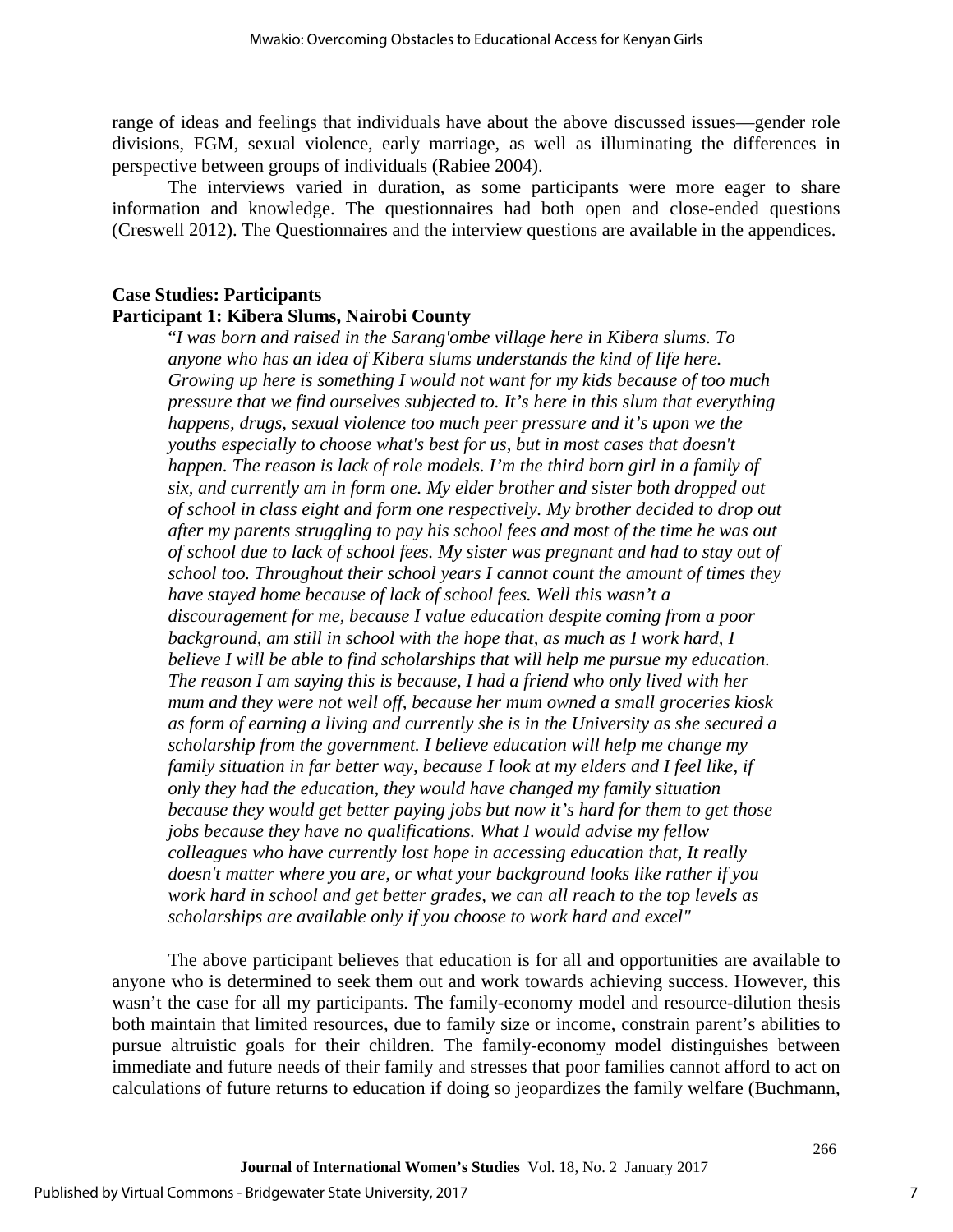2000). This claim relates to what my second participant, who is a parent from the Maasai community and this is what he had to say about the importance of education.

#### **Participant 2: East Bachuma gate, Tsavo National Park**

*As an old man who did not get a chance to go to school, I really have nothing much to say what the value of education is. But as time keeps changing and new generations come to existence I am still not convinced about how important education is, well I might be ignorant of the reality but the fact is I have made my own estimations and reasoned out logically. I am the breadwinner of my family. I have eight kids whereby I have five girls and three boys and I have two wives. This makes a total of eleven members in my family that I have to feed with my own ways of income. We the Maasai are a polygamous community and thus I have a right to marry as many wives as I want. I remember my grandfather had nine wives and this explains I have relatives that I don't even recognize. I am selfemployed. I don't have a salary but my source of wealth is my herds of cattle. I have two Manyattas (traditional Maasai house) where my two wives live. I have introduced all my children to their mothers and I ensure they live together as a family. One question that makes me lose the value of education is when I ask myself, "I have never gone to school but I can still afford to sustain my big family?" meaning it's not important because I survived. Out of my five girls, four are now married and one is still at home with us, and of the boys one has married and two are not. They all went to primary school because we had this free primary education, and I said since I don't have to pay for education you can go. But again it wasn't free at all especially when you have girls. They need so much to go to school. Not all completed eighth grade because as time moved by it became expensive and hence we had to prioritize some other things first, which in this case was the family welfare. Well, most of us in this community value the idea of our daughters getting married and sometimes we look at the idea of educating the girl child as a waste of resources because she is going to be taken away from us at some point in her life, thus we believe, wherever an opportunity for education comes our way, we prefer educating the boy child first because again when the girl stay home she can help with quite a number of household chores unlike when the boy stays home. Currently they are all in school, but when they are sent home because of lack of school fees, I tend to prioritize what's important for my family like for instance I pay school fees or buy food for the family? Definitely family affairs come first, and even though my children insist on how important education is I still motivate them by letting them know am sustaining my family needs and didn't have a chance to be in school, yes it's important but not all we need, we can still do without it and survive"*.

It is evident here that familial and parental perspectives can either benefit or harm the chances of children receiving an education and excelling in a scholastic environment. According to Okwara (1992) as cited by Ouma (2013) observes that, those girls whose parents had received formal education tend to have positive attitudes about participation in secondary education in contrast to those girls whose parents did not go to school at all.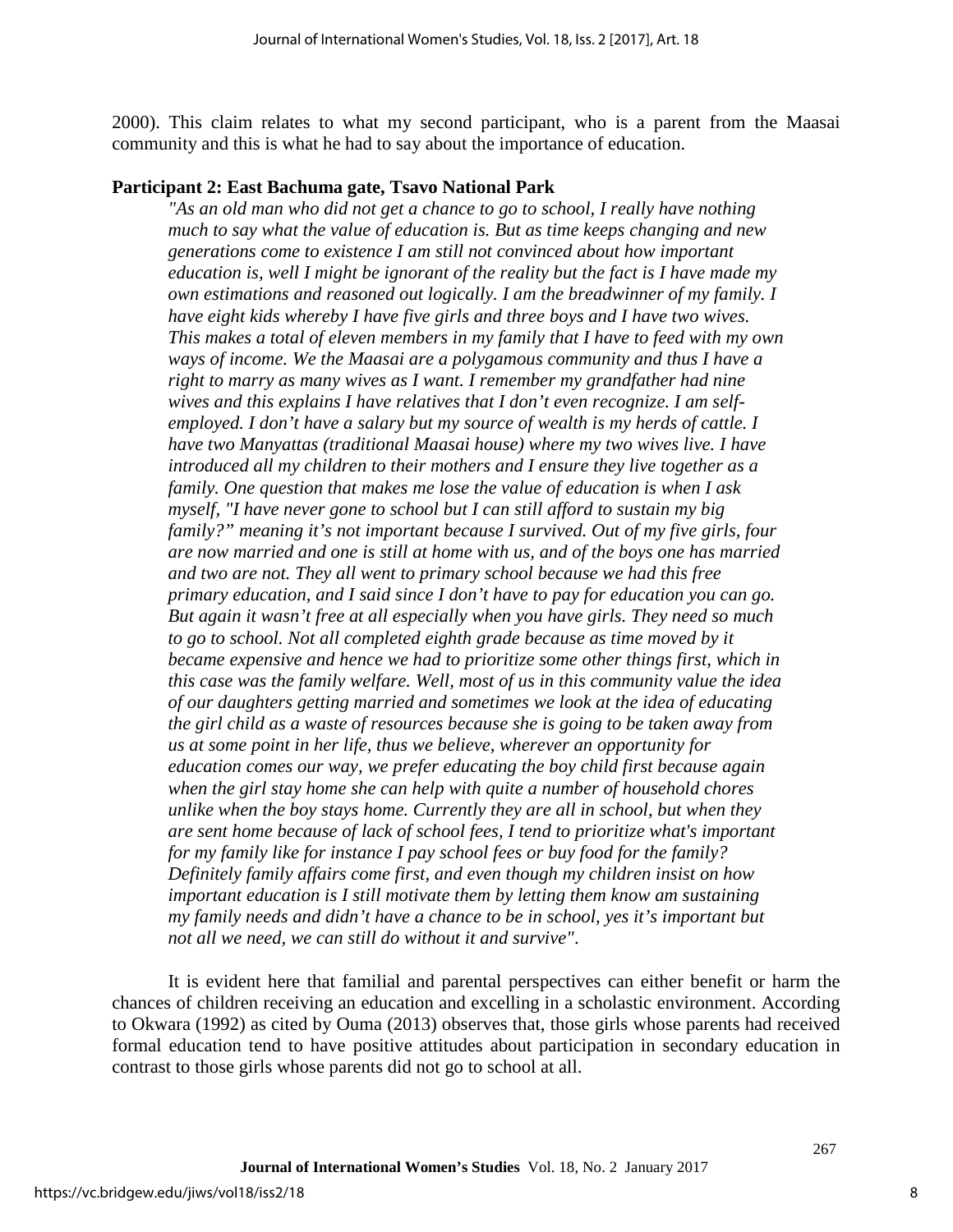Education is also an extremely important determinant in earnings. This is why education has become increasingly important for many. The job opportunities once available to less educated individuals are becoming scarce as more employers are raising their employment standards (De serf, 2002). This is the story of my third participant who is a girl from the Taita community.

# **Participant 3: Mwatate Children's Home, Taita Taveta County**

*"I have learnt the hard way and to me, being here today is because of my value towards education and what I am hoping education will transform my life to. I am the first born in the family of five, that is my mum who is mentally ill and my three young sisters. I have never seen my father. I lived with my mother until I went to pre-school and my aunt took me and my two sisters and enrolled us in grade one whereby she paid for our school fees and we lived with her. My mum's mental situation was on and off and that's why my aunt decided to take us and left our young sister who was still breastfeeding with my mum. As young as I was, I went through a lot of struggles that have sharpened me to view life with positivity and in a hope that I will be able to go and take care of my mum when I can. The situation at my aunt's wasn't that good too, as I was subjected to doing too many household chores with my sisters, and when we went to school we were very tired especially me, and I kept dozing off in class all the time, I didn't have a chance to complete my homework and the teacher would summon me. This continued for quite a while and when I got to grade 2 the second term, my teacher decided to*  talk to me and asked what the problem was, as I could not finish my homework, I *was sleeping in class all the time and such issues. So I decided to explain to her my situation and out of her kindness she said she will have to help me and my sisters out of this. The teacher happened to know a representative in Mwatate Children's Home, and she explained our story and therefore decided to make arrangements with the community Chief and my aunt so that we can be transferred to the Children's Home. So they finalized the plan and we were taken to the center and enrolled in school in the third grade. I am very appreciative of my teacher to date, to have come to rescue me and my sisters, and as much as I feel terrible because of my mum's condition, I still believe that I will be able to help her through me getting education. As the elder sister am determined to work extra hard in school and pursue my dreams. I want to become a doctor someday and this career is something that has been influenced by my mum's condition, seeing her like that makes me wish I could be able to find some sort of treatment to cure her. I understand that for this to happen, I must have some qualifications and it's all through education. I am currently in ninth grade, and I take my education very serious. I don't know what is my fate after I complete high school and that's why I am working extra hard to get good grades so that I can qualify for some government scholarships to the University. To me the sky is the limit, and I believe Education will get me there, I want to be a good role model to my sisters and help them when they need me"*.

In my research I also analyzed socio-cultural factors which hindered the girls' access to education and participants shared some life experiences and how they were affected by their economic conditions. There are myriads of social and cultural constraints that bring about the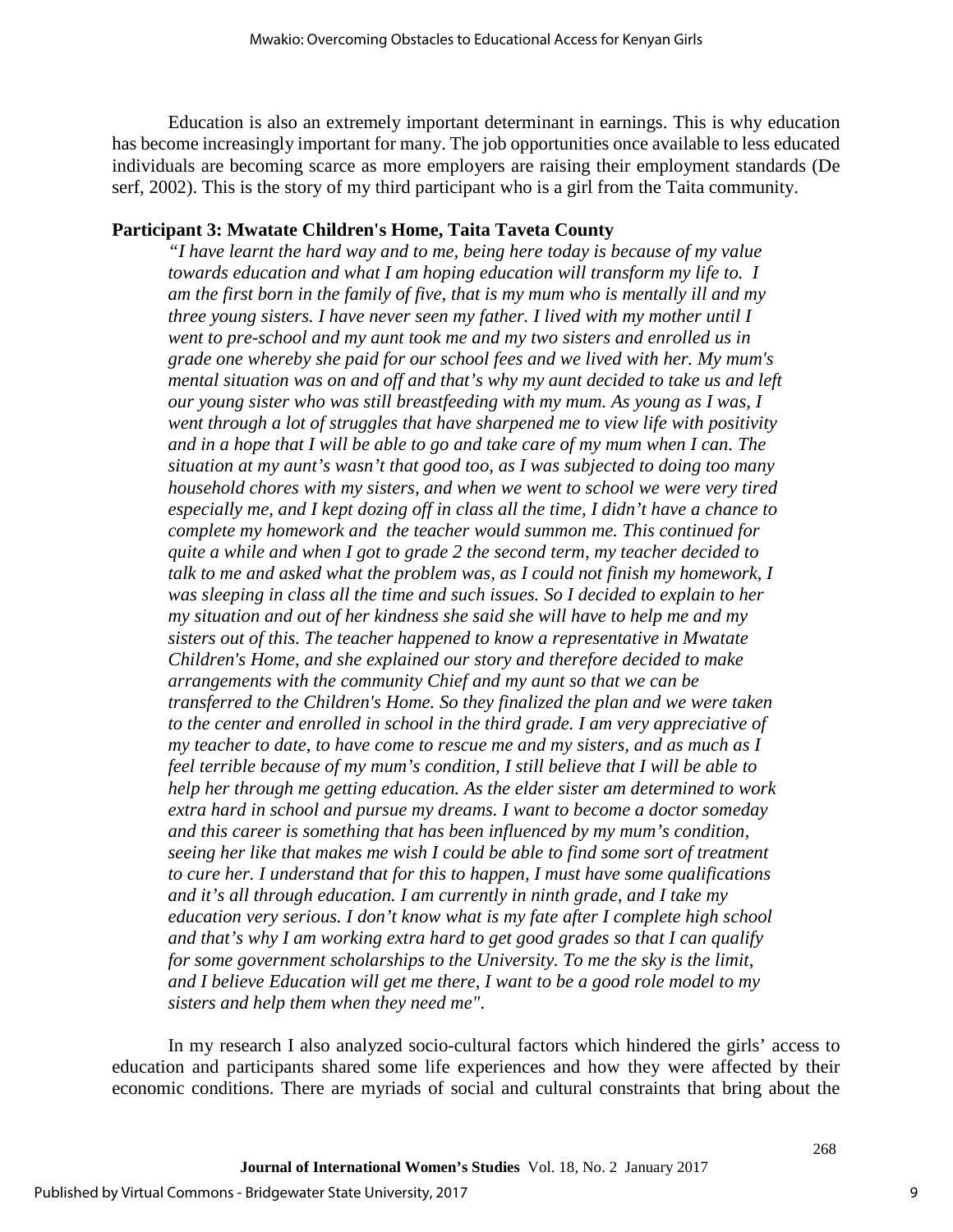gender gap in education in sub-Saharan Africa. The major cultural activity that hinders girls' access to education was Female Genital Mutilation (FGM). This was the case in the Samburu and Maasai, which are nomadic pastoral communities and FGM is common in these communities. The study explored the importance of this activity to the Maasai and Samburu communities and its impact on girls in terms of accessing education. The following is one story of a girl from this Maasai community, in Kwale County. She is a victim of FGM but still goes to school and was in the eleventh grade when she shared her story with me. Here is what she had to say concerning the importance of FGM in her community and why they do it:

*"I had undergone the FGM practice when I was in 7th grade and since then my life changed drastically in ways that I sometimes cannot explain. I am the second born in a family of six, the eldest daughter in my family, and I have one sister and two brothers. My community still holds a very strong cultural belief which tends to be biased in favor of the boys rather than the girls. The reason I am in school today is because of my educated brother who helped me out. After he finished his secondary education, he worked hard and got a job in Bamburi Cement factory, and he was able to establish his life. Well primary education was free and that's why my parents let me study until the eighth grade. But afterwards because I had completed my studies and they had no money to take me to high school they silently found a suitor for me to get married without my consent. Well I had two choices ether elope from home or get married. I didn't want to get married then, and not just that I didn't like the man my parents wanted me to marry, so I found a way and called my brother who lives in town and told him of my predicament. So he decided to send me bus fare to go and visit him, but the plan was me staying there with him so as he can take me to school without my parents' consent. After that happened, my parents got so angry with us, and I remember we did come to the village at least after one year so that they calmed down. To us in this community, FGM is considered important in a way that, the girls gets to be respected, the girl gets to be married to a fellow Maasai man, and also it's believed that the girl is able to respect her husband and stick to one man throughout her life. Well apart from these so called "advantages" we tend face a lot of ridicule especially in school where everybody understands the Maasai culture. This is something that has always affected me and lowered my self-esteem to a wider extent because my peers who are not from my community tend to make fun of me. Not only in school do I get ridiculed but even here when I came to the village, the girls and women around kept mocking me, saying that I am using contraceptives and that's why I am not getting pregnant, and for sure this did not make my parents nor me happy, in fact my family at some point was the talk of the village and my father had to attend to a meeting with the council of elders to explain what was going on. I was termed as a source of shame to my family but later on my parents came to understand why I did that and somehow they appreciate education and working towards educating my younger siblings".*

Again the disadvantage of this practice and its impacts to education continues to outshine the importance of it. Once the girls undergo FGM, they were made to feel that they had become adults and mature. In school they become shy and uninterested and most of them get married and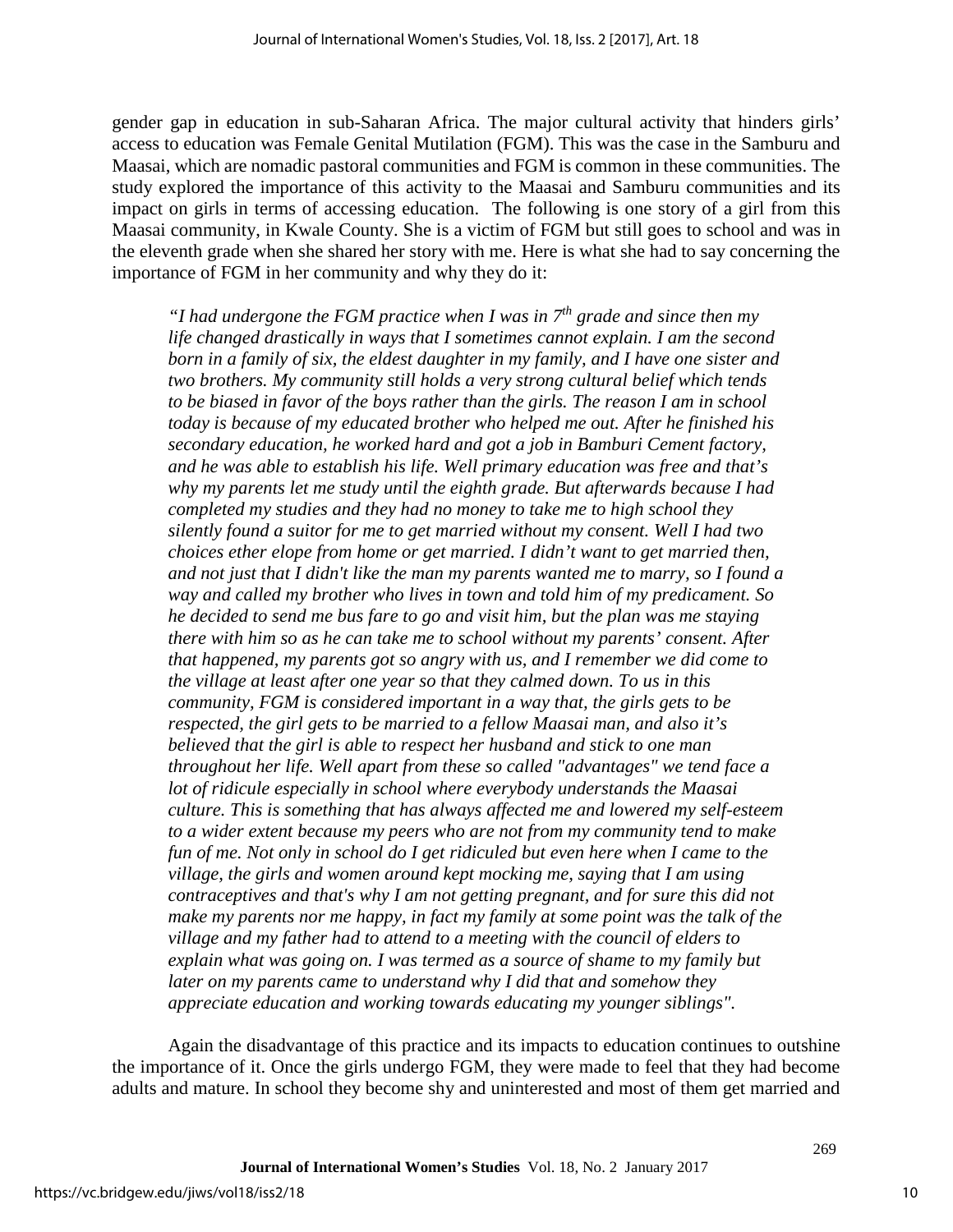others simply drop out of school and stay at home awaiting marriage. In Kenya initiation/circumcision ceremonies are scheduled to take place during the school holidays but the process begins earlier, leading to absenteeism from school. The circumcised children also take longer to heal before they can go back to school. Initiation ceremonies involve both boys and girls but the expectations after the ceremony are more on girls than on boys because girls are engaged for marriage after initiation in some communities (Ouma, 2013).

#### *Reflections*

As I visited the Maasai community in Kwale County, first getting to this village involved a protocol based on my agenda. My dad drove me there and before we could even get a spot to park the car, there was a group of men waiting to see who the guests were. Based on their rich culture, this village was among the most visited by tourists from all over the world. My dad went out first to explain what our agenda was and the men agreed to let us in. Among my team, I had a German friend and her presence helped us to be allowed in. Three issues were significant in this scenario. First, they were concerned about me as the researcher, a young woman going to school for my Master's degree in the United States; secondly was the issue of gender roles that I was interested in learning about, and thirdly there was the issue of race and privilege.

I have long been interested in the impact of perceptions that others have on researchers when we study abroad. During my undergraduate years of study, I remember how my professors would talk about their various degrees from abroad, but I had not thought about how this might be something that would impact on me some day. Even though I was returning to my country of origin, I returned with new ideas and an education. So as I visited this village, I understood how the men made a big deal out of me, to such an extent that one of them asked my father how he could let his daughter go to the United States to study? He said this as a joke but again as a researcher at that point I was keen on understanding what exactly they were thinking of me. I made no comment at that point as I didn't want to interrupt but again he went ahead and told my dad,

"How many cows do you want from me, so that I can marry your girl? I have herds of cattle, and based on how your daughter is educated, I understand I will have to pay more than expected."

It was still said in a joking way, and I didn't take it as an offense and neither did my dad, but it was really interesting to see how they perceive the girl in this community. To them at that point I should have been married and not been in school. The idea of dowry price was interesting too because a girl's bride price varies depending on how educated the girl is. Although the men were talking about me, in my presence, and directly not to me, and although they were talking about brideprice, I still realized this was a point of positivity: at least this showed that the education of girls will be appreciated when it comes to marriage.

I was then received to this village by a group of men, and as we walked in, the women were sitting under a tree at a far corner of the compound making jewelry from beads and weaving baskets; some girls were cementing the floor. The women were watching from far and couldn't get any closer. I turned to the old man walking by my side, and I asked him, "Are the women having a meeting over there?" And he said "no, they are making the jewelry for selling." I asked "and do men do that too?" The answer he gave me summed up this conversation. This is what he said: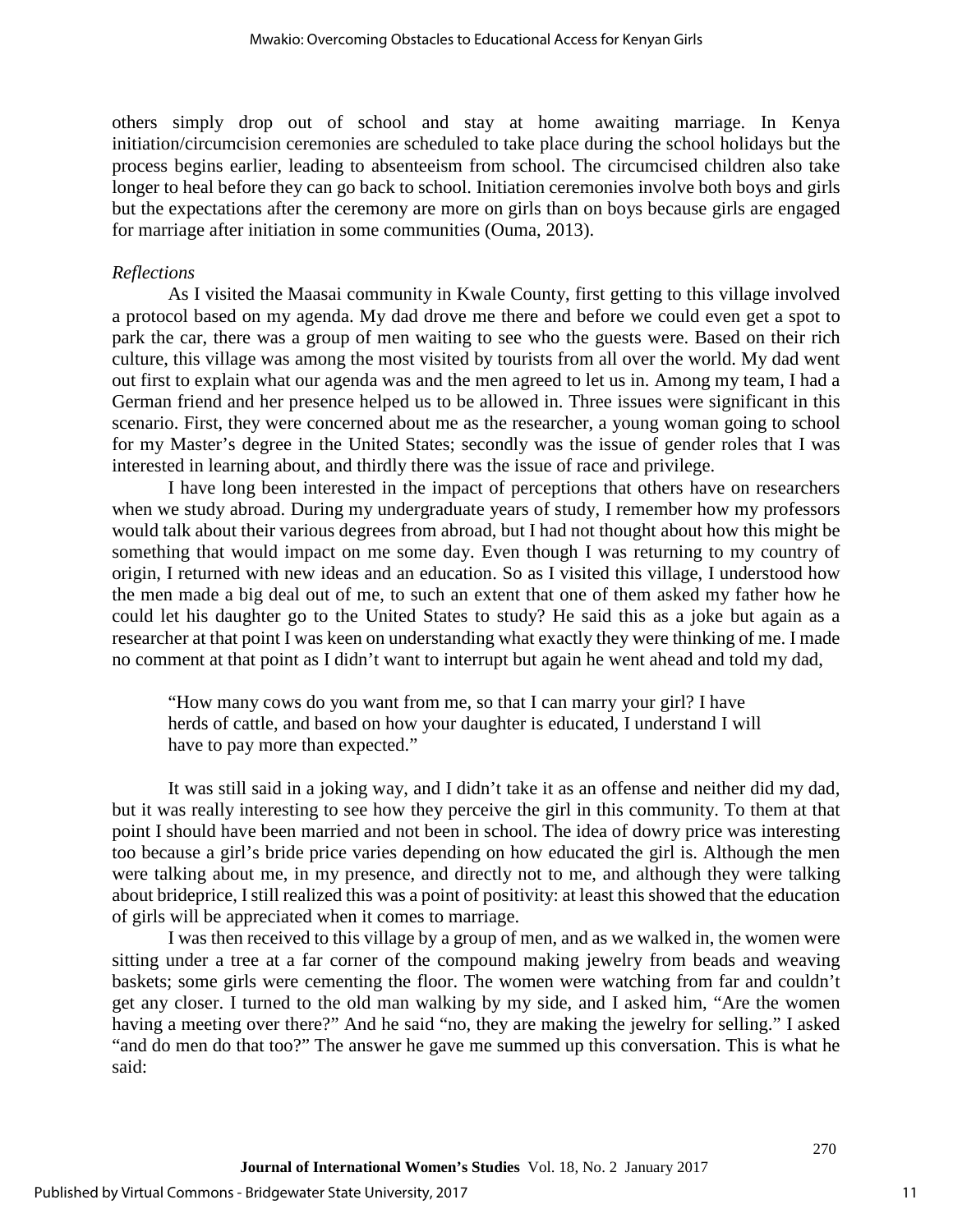A Maasai man is responsible for grazing the cattle and hunting so he can bring food to the table for his wife or wives and the children. But the women have to stay home and take care of the kids and other household chores and most importantly make sure the man has something after a long day grazing in the sun."

Whether this gender division of labor is true for all Maasai communities, I do not know; however, the positivity drawn from this scenario was seeing women having ideas on how to generate income by making jewelry and baskets for sale.

Racial stereotypes were another issue that emerged. As I mentioned, I had a German friend on my research team who came along with me. First, the mentality that people tend to associate the white people famously known as *mzungu* by Kenyans, is that they have money. And in most cases they tend to get charged higher when purchasing something, because they have varying prices for the locals and foreigners. Racial stereotypes still exist, and I remember when I told one of my research supervisors that my German friend was coming to that particular village with me, he responded thus:

"I don't think that's a good idea based on the fact that when the villagers see the *mzungu*, they will tend to assume that we have money and would want to charge us to be able to talk to the girls and even sharing their information about their culture."

However, going with her was an added advantage because the villagers were more willing to participate in the research. I, a Kenyan woman, was nonetheless given greater leeway because of a white, German girl's presence. In addition, my father's presence was also significant because, he used to work with the tourist company and this was among the villages he brought the tourists. The men were shocked to see how my dad was supportive of my education and one of the old men cracked a joke which was very communicative in a sense that, it showed his perception of what he thinks about women and education. This was the joke: "Sir, how would you let your girl go all the way to the USA to study? A girl at her age in my culture should have been married long time ago and have kids to take care of instead of being at school. But if you talk nicely to me, I can give you a good amount of cows and goats then let me marry your daughter" and he laughed hysterically. These were some of the mindsets that parents had in this community that deter them from educating their girls.

# **Summary**

From the discussions with the participants, it is clear that socio-cultural practices such as FGM, early marriages and pregnancies, child labor and exploitation affect girl's participation in education. Gender favoritism in education and high levels of parental illiteracy also contribute to girls being out of school. Some parents tend not to look at education in positively based on the fact that they personally have never been in school and thus look at it as less important. Economic factors such as high poverty rates contribute to child labor including female prostitution, lowering rates of school attendance. In most cases, girls drop out of school especially when the parents cannot afford some of their basic needs like sanitary towels. Poverty makes it difficult for parents to afford school fees, uniforms and textbooks; children are told they can't attend without proper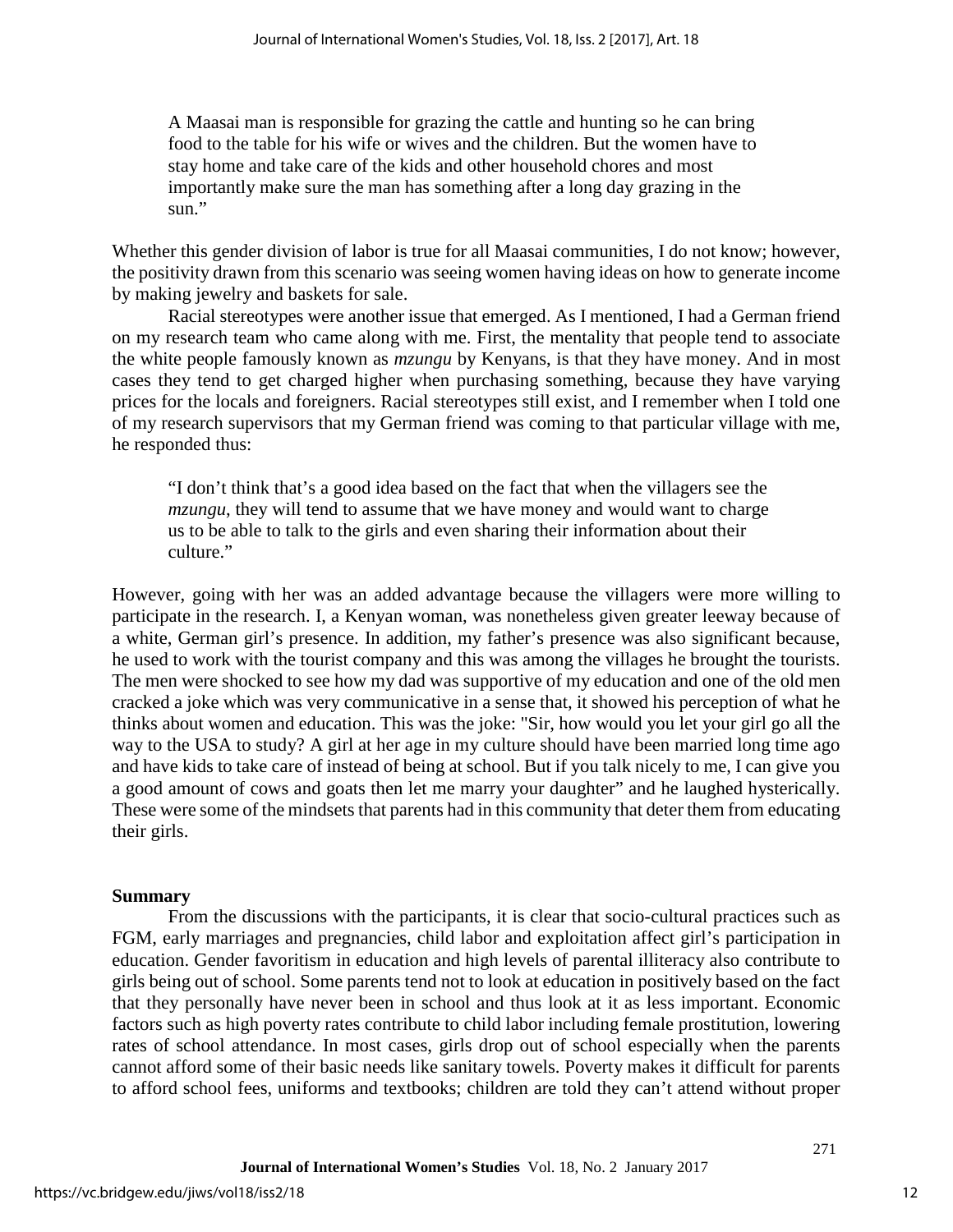uniforms and in the long run they give up on school and instead seek casual jobs to make some little money for survival. Cases of sexual violence are rampant in some parts of Kenya and the girl child falls the victim in most cases. Sometime the schools are located very far from home and girls have to walk long distances to get to school, and this increases likelihood of rape.

#### **Recommendations**

The following recommendations emerge from the study:

- a. The government should promote a gender sensitive curriculum for the schools and teachers should be trained to avoid gender stereotyping while in class so as to motivate the girls to work hard and achieve their academic goals.
- b. Mentorship programs needs to be created to help empower both young girls and women in their communities.
- c. Female role models should be encouraged to reach out to schools and talk to girls to help motivate them to continue with their education.
- d. The government should build more boarding schools for girls especially in the remote areas and this will help reduce rape cases.
- e. The government, Non-Governmental Organizations and other well-wishers, should keep the sanitary towel program very strong to help keep our girls in school, because girls tend to be out of school during their menstrual period because some say they cannot afford to buy the sanitary towels.
- f. Efforts to eliminate early/forced marriages, prohibited under international law, should be increased. The same is true for FGM. Some Samburu communities are replacing FGM with other rituals including educational attainment as a rite of passage. This should be encouraged.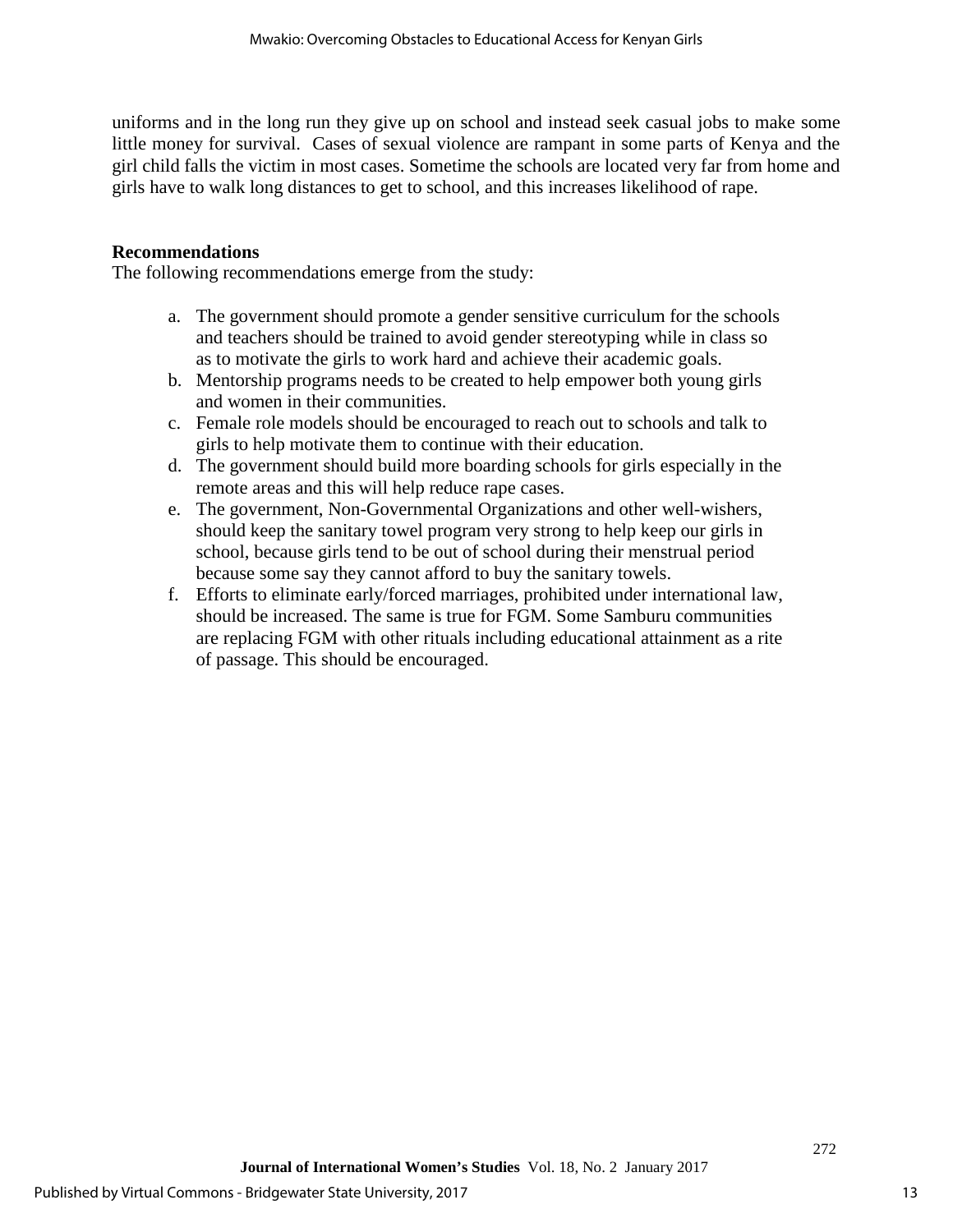# **References**

- Adella Raymond. (2012): Girls Education in Pastoral Communities**:** Research Report. Education Trust. Tim Morris Award.
- Andrew, S. L., & Orodho, J. A. (2014). Socio-Economic Factors Influencing Pupil's Access to Education in Informal Settlements: A Case of Kibera, Nairobi County, Kenya. *Journal of Education and Research*, *2*(3).
- Buchmann, C. (2000). Family structure, parental perceptions, and child labor in Kenya: What factors determine who is enrolled in school? *Social forces*, *78* (4), 1349-1378.
- Chesoni A. 2006. Ethnic Chauvinism, Xenophobia and gender inequality in Kenya**.** (In. Readings in inequality **i**n Kenya: sectorial Dynamics and perspectives, F Muriithi and J Ng'ang'a (eds.) Nairobi: society for international Development, 195 – 251.
- Daniel, K. (2009). The factors militating against the education of girls: A case study in Kenya. *International Journal of Sociology and Anthropology*, *1*(7), 116-123.
- Hennik, M et al (2011) Qualitative Research Methods. London: SAGE Publishers.
- [http://www.maasaigirlseducation.org/the-need/barriers-to-education/economic-cultural-physical](http://www.maasaigirlseducation.org/the-need/barriers-to-education/economic-cultural-physical-barriers)[barriers](http://www.maasaigirlseducation.org/the-need/barriers-to-education/economic-cultural-physical-barriers)
- Kinuthia, W. (2009). Educational development in Kenya and the role of information and communication technology. *International Journal of Education and Development using ICT*, *5*(2).
- Kissane, C. (2012). The Way Forward for Girls' Education in Afghanistan. *Journal of International Women's Studies*, *13*(4), 10-28.
- Kramon, E., & Posner, D. N. (2012). Ethnic favoritism in primary education in Kenya. *Unpublished manuscript*.
- Munyao, W. L. (2013). Gender Issues Affecting the Girl Child in Kenya. *Management University of Africa, School of Business and Leadership, Nairobi, Kenya*.
- Nangurai, P. (1995): Education in the Pastoral Areas of Kenya. Nairobi, Kenya
- Nangurai, P. (1999): Impact on Culture on Girls Education. Nairobi, Kenya
- Obaya, P (2005) Fifth Conference of African Ministers of Culture Nairobi, Kenya.
- Ombati, V., & Mokua, O. (2012). Gender inequality in education in sub-Saharan Africa. *Journal of Women's Entrepreneurship and Education*, 114-136.
- Ouma, O. G. (2013). *Factors Affecting Participation of the Girl-Child in Secondary School Education in Migori District, Migori County, Kenya* (Doctoral dissertation, University of Nairobi).

Psacharapoulos G. Woodhall M (1985). Education and Development**;** An Analysis of Investment choice Washington DC: World Bank.

- Rabiee, F. (2004). Focus-group interview and data analysis. *Proceedings of the nutrition society*, *63*(04), 655-660.
- Regina G. Mwatha and Fatuma N. Chege; Inventory of Innovative Experiences in Girls and women's Education in Eastern and Southern Africa**.**

Report for CIEFFA August 2011.

Republic of Kenya. (2005) Millennium Development Goals.

- Ruto, S. J., Ongwenyi, Z. N., & Mugo, J. K. (2010). Educational marginalization in northern Kenya. *Paper commissioned for the EFA Global Monitoring Report*.
- Ruto, S. J., Ongwenyi, Z. N., & Mugo, J. K. (2010). Educational marginalisation in northern Kenya. *Paper commissioned for the EFA Global Monitoring Report*.